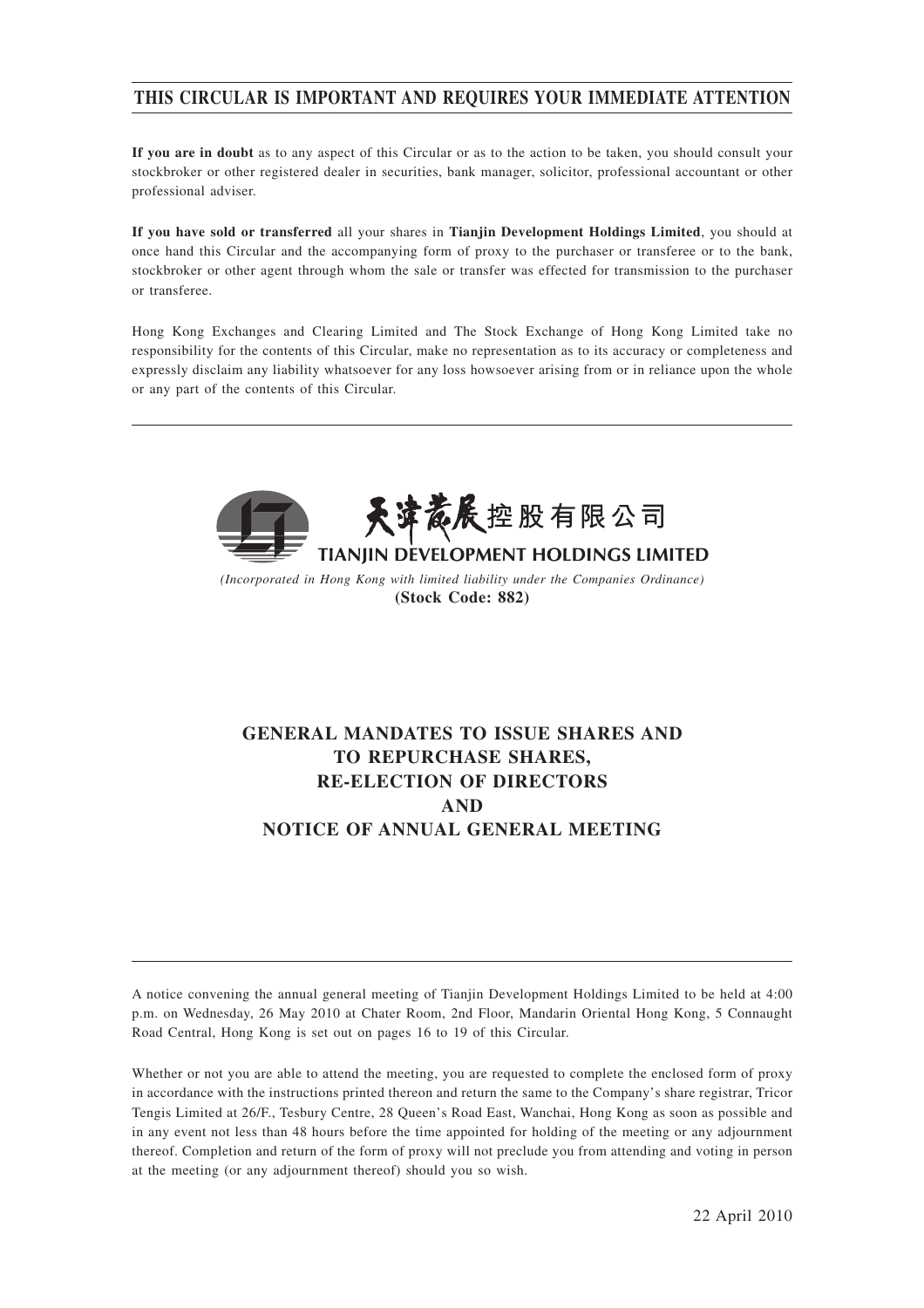# **CONTENTS**

# *Page*

|                                                                 | $\mathbf{1}$   |
|-----------------------------------------------------------------|----------------|
| Letter from the Board                                           |                |
| $1_{-}$                                                         | 3              |
| General Mandates to issue Shares and to repurchase Shares<br>2. | $\overline{4}$ |
| 3.                                                              | $\overline{4}$ |
| 4.                                                              | 5              |
| 5.                                                              | 5              |
| 6.                                                              | 6              |
|                                                                 | $\tau$         |
| Appendix II - Details of Directors for re-election              | 10             |
|                                                                 | 16             |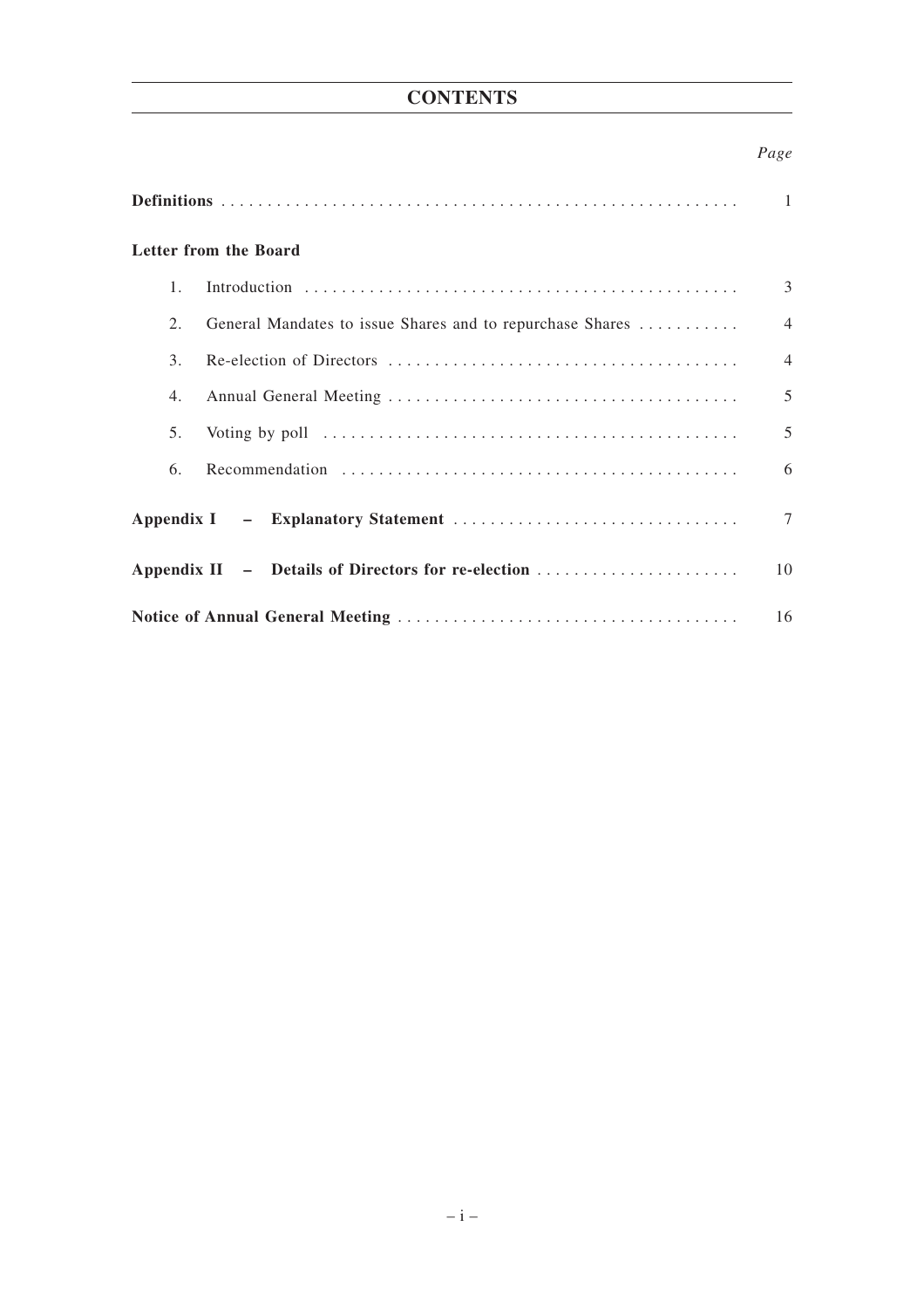# **DEFINITIONS**

*In this Circular, unless the context otherwise requires, the following expressions have the following meanings:*

| "Annual General Meeting"  | the annual general meeting of the Company to be held at<br>4:00 p.m., on Wednesday, 26 May 2010 at Chater Room,<br>2nd Floor, Mandarin Oriental Hong Kong, 5 Connaught<br>Road Central, Hong Kong at the notice of which is set out<br>on pages 16 to 19 of this Circular                                                                                                                        |
|---------------------------|--------------------------------------------------------------------------------------------------------------------------------------------------------------------------------------------------------------------------------------------------------------------------------------------------------------------------------------------------------------------------------------------------|
| "Articles of Association" | the articles of association of the Company as amended,<br>supplemented or modified from time to time                                                                                                                                                                                                                                                                                             |
| "Board"                   | the board of Directors of the Company                                                                                                                                                                                                                                                                                                                                                            |
| "Company"                 | Tianjin Development Holdings Limited, a company<br>incorporated in Hong Kong with limited liability under<br>the Companies Ordinance and the shares of which are<br>listed on the Main Board of the Stock Exchange                                                                                                                                                                               |
| "Companies Ordinance"     | the Companies Ordinance, Chapter 32 of the Laws of<br>Hong Kong                                                                                                                                                                                                                                                                                                                                  |
| "Director(s)"             | the director(s) of the Company                                                                                                                                                                                                                                                                                                                                                                   |
| "Hong Kong"               | the Hong Kong Special Administrative Region of The<br>People's Republic of China                                                                                                                                                                                                                                                                                                                 |
| "Latest Practicable Date" | 16 April 2010, being the latest practicable date prior to<br>the printing of this Circular for ascertaining certain<br>information referred to in this Circular                                                                                                                                                                                                                                  |
| "Listing Rules"           | the Rules Governing the Listing of Securities on the<br><b>Stock Exchange</b>                                                                                                                                                                                                                                                                                                                    |
| "PRC"                     | the People's Republic of China                                                                                                                                                                                                                                                                                                                                                                   |
| "Repurchase Mandate"      | a general mandate proposed to be granted to the Directors<br>to exercise the powers of the Company to repurchase<br>Shares, during the period as set out in ordinary resolution<br>no. 4A in the notice of the Annual General Meeting, up to<br>a maximum of 10% of the aggregate nominal amount of<br>the share capital of the Company in issue as at the date of<br>passing of such resolution |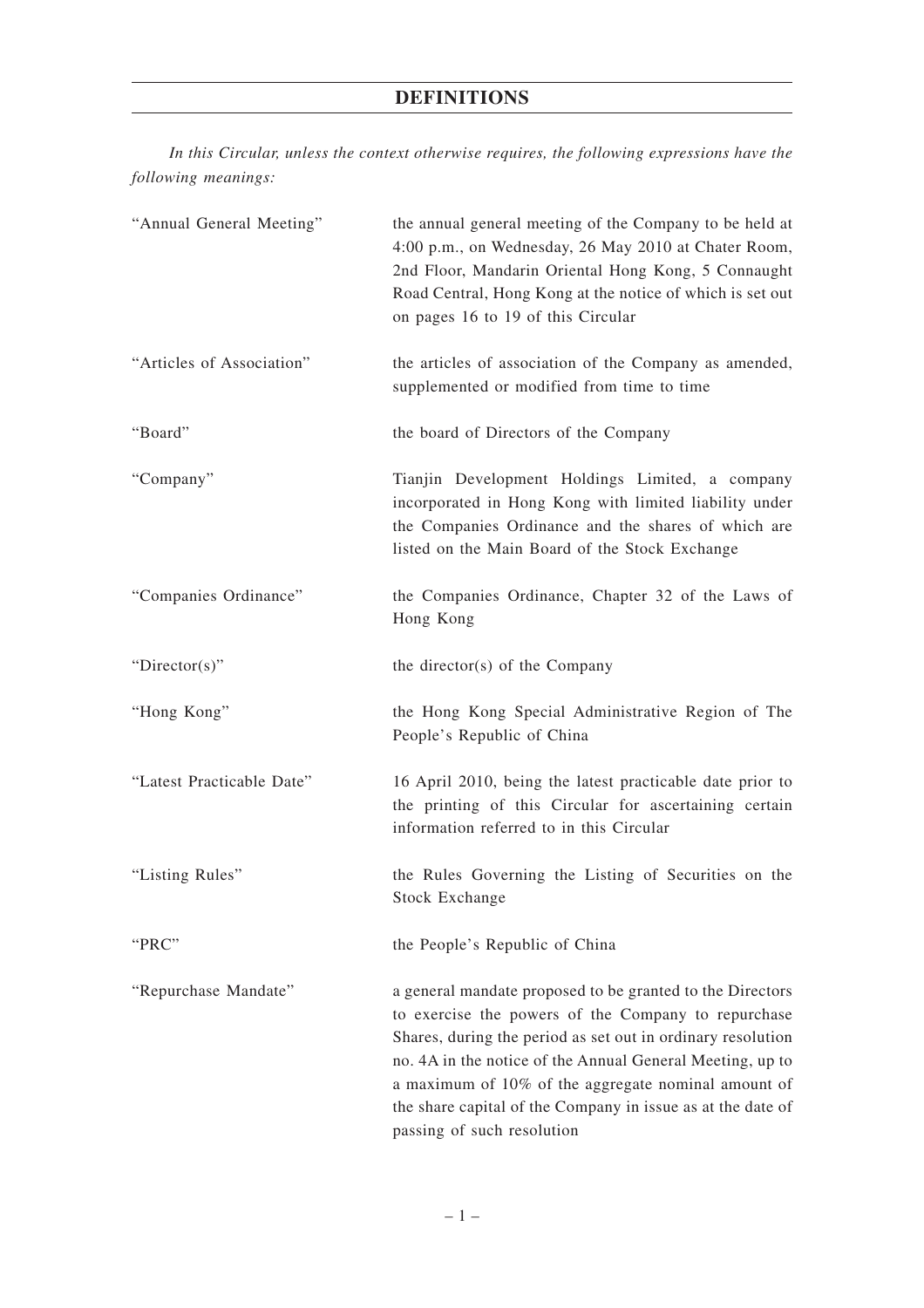# **DEFINITIONS**

| "SFO"                 | the Securities and Futures Ordinance, Chapter 571 of the<br>Laws of Hong Kong                                                                                                                                                                                                                                                                                                                                                     |
|-----------------------|-----------------------------------------------------------------------------------------------------------------------------------------------------------------------------------------------------------------------------------------------------------------------------------------------------------------------------------------------------------------------------------------------------------------------------------|
| "Share $(s)$ "        | ordinary share(s) with nominal value of HK\$0.10 each in<br>the share capital of the Company                                                                                                                                                                                                                                                                                                                                      |
| "Shareholder(s)"      | $holder(s)$ of $Share(s)$                                                                                                                                                                                                                                                                                                                                                                                                         |
| "Share Issue Mandate" | a general mandate proposed to be granted to the Directors<br>to exercise the powers of the Company to allot and issue<br>and deal with additional Shares, during the period as set<br>out in ordinary resolution no. 4B in the notice of the<br>Annual General Meeting, up to a maximum of 20% of the<br>aggregate nominal amount of the share capital of the<br>Company in issue as at the date of passing of such<br>resolution |
| "Stock Exchange"      | The Stock Exchange of Hong Kong Limited                                                                                                                                                                                                                                                                                                                                                                                           |
| "Takeovers Code"      | the Hong Kong Code on Takeovers and Mergers                                                                                                                                                                                                                                                                                                                                                                                       |
| "HK\$"                | Hong Kong dollars, the lawful currency of Hong Kong                                                                                                                                                                                                                                                                                                                                                                               |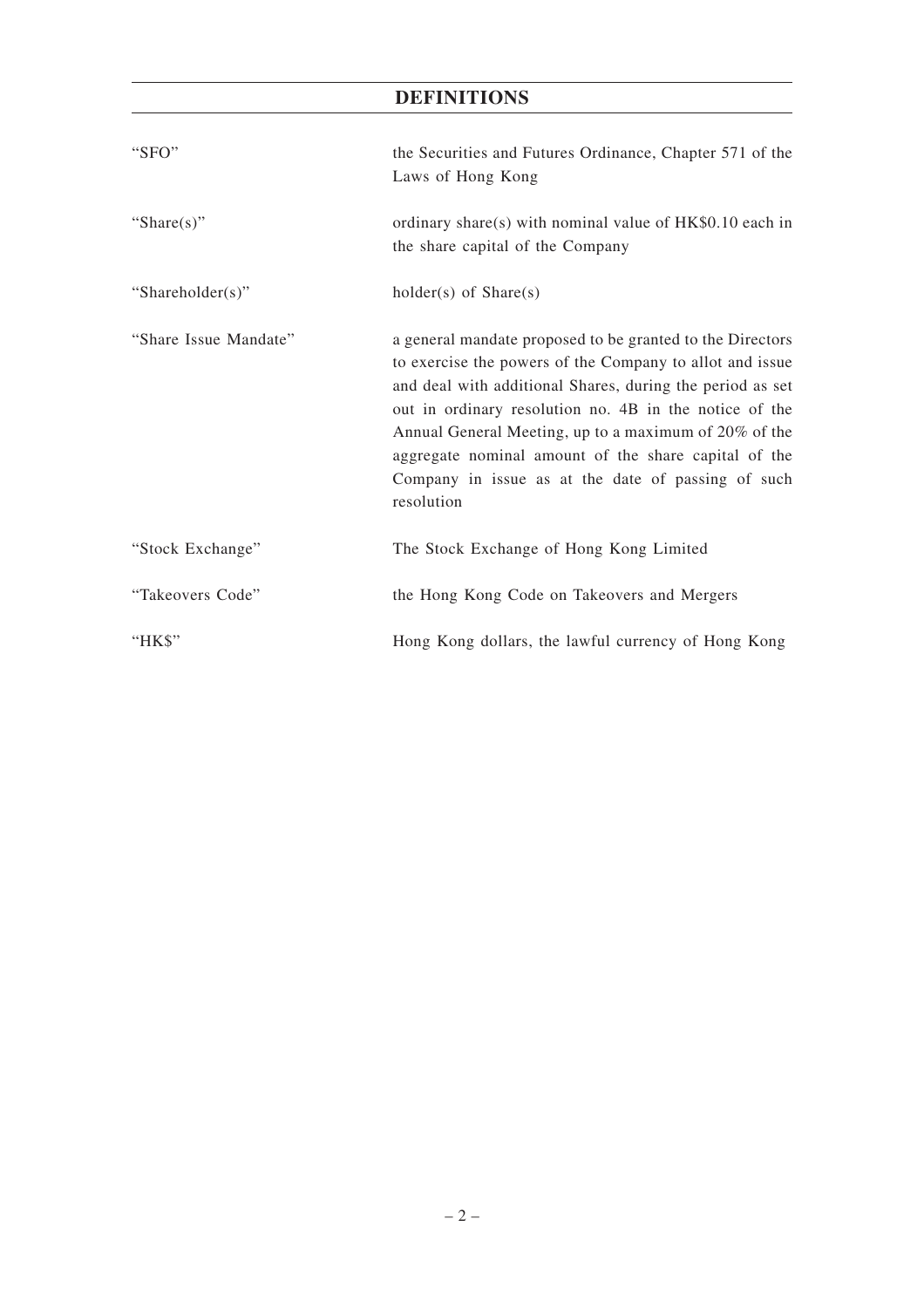

**TIANJIN DEVELOPMENT HOLDINGS LIMITED** 

*(Incorporated in Hong Kong with limited liability under the Companies Ordinance)* **(Stock Code: 882)**

*Executive Directors:* Mr. Yu Rumin *(Acting Chairman)* Mr. Wu Xuemin Mr. Dai Yan Mr. Zheng Daoquan Dr. Wang Jiandong Mr. Bai Zhisheng Mr. Zhang Wenli Mr. Sun Zengyin Dr. Gong Jing Mr. Wang Zhiyong

*Non-executive Directors:* Mr. Cheung Wing Yui Dr. Eliza Chan Ching Har Dr. Cheng Hon Kwan\* Mr. Kwong Che Keung, Gordon\* Mr. Mak Kwai Wing\*

*(\* Independent Non-executive Directors)*

*Registered Office:* Suites 7-13, 36/F., China Merchants Tower, Shun Tak Centre, 168-200 Connaught Road Central, Hong Kong

22 April 2010

*To the Shareholders,*

Dear Sir or Madam,

# **GENERAL MANDATES TO ISSUE SHARES AND TO REPURCHASE SHARES, RE-ELECTION OF DIRECTORS AND NOTICE OF ANNUAL GENERAL MEETING**

## **1. INTRODUCTION**

The purpose of this Circular is to provide you with information regarding (i) the ordinary resolutions granting the Directors general mandates to issue Shares and to repurchase Shares to be proposed at the Annual General Meeting; and (ii) the details of Directors proposed to be re-elected at the Annual General Meeting.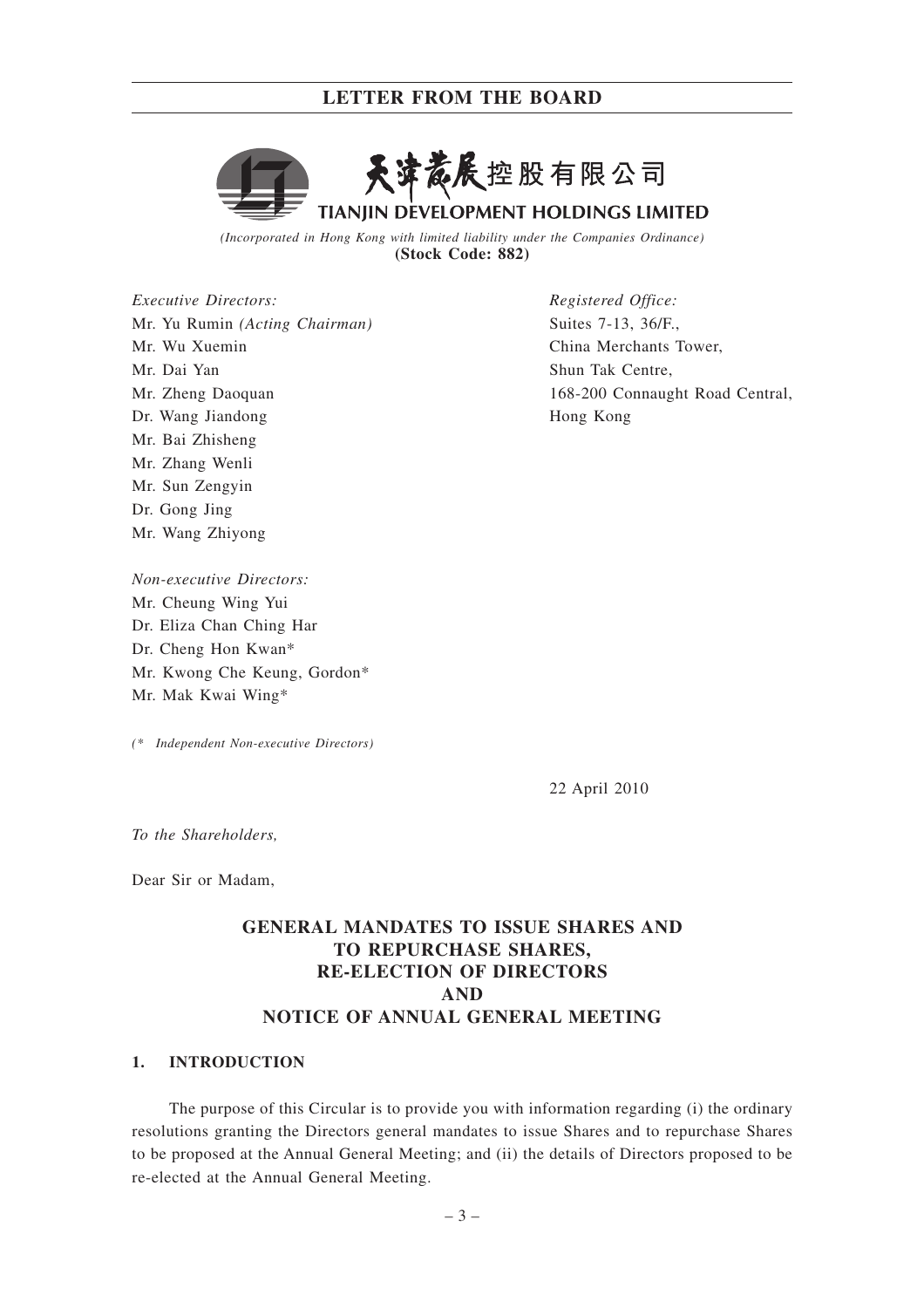### **2. GENERAL MANDATES TO ISSUE SHARES AND TO REPURCHASE SHARES**

At the annual general meeting of the Company held on 2 June 2009, ordinary resolutions were passed by the Shareholders giving general mandates to the Directors to exercise the power of the Company to repurchase its own Shares in accordance with the Listing Rules and to allot, issue and deal with Shares with an aggregate nominal value not exceeding 20% of the aggregate nominal value of the issued share capital of the Company, at the date of passing of the resolutions. These mandates will lapse at the conclusion of the Annual General Meeting.

At the Annual General Meeting, separate ordinary resolutions will be proposed to seek the approval of the Shareholders to grant to the Directors general mandates to:

- (i) allot and issue and deal with further Shares up to a maximum of 20% of the aggregate nominal amount of the share capital of the Company in issue as at the date of passing of the resolution;
- (ii) repurchase Shares up to a maximum of  $10\%$  of the aggregate nominal amount of the share capital of the Company in issue as at the date of passing of the resolution; and
- (iii) subject to the passing of the aforesaid ordinary resolutions of the Share Issue Mandate and the Repurchase Mandate, allot and issue new Shares in an amount not exceeding the aggregate nominal amount of the Shares purchased pursuant to the Repurchase Mandate.

A statement explaining the proposed Repurchase Mandate is set out in the explanatory statement in **Appendix I** to this Circular in accordance with the Listing Rules.

Subject to the passing of the ordinary resolution granting the Share Issue Mandate and on the basis that no further Shares are issued or repurchased prior to the Annual General Meeting, the Company would be allowed under the Share Issue Mandate to issue a maximum of 213,494,025 Shares representing 20% of the issued share capital of the Company as at the Latest Practicable Date.

## **3. RE-ELECTION OF DIRECTORS**

In accordance with Article 92 of the Articles of Association, any person appointed as a Director to fill a casual vacancy shall hold office until the next following general meeting of the Company and shall then be eligible for re-election. Mr. Wang Zhiyong, Dr. Eliza Chan Ching Har and Mr. Mak Kwai Wing were appointed as an executive Director, non-executive Director and independent non-executive Director respectively on 27 October 2009 and the forthcoming Annual General Meeting will be the first general meeting after their appointment. Accordingly, Mr. Wang, Dr. Chan and Mr. Mak shall hold office until the Annual General Meeting and, being eligible, offer themselves for re-election.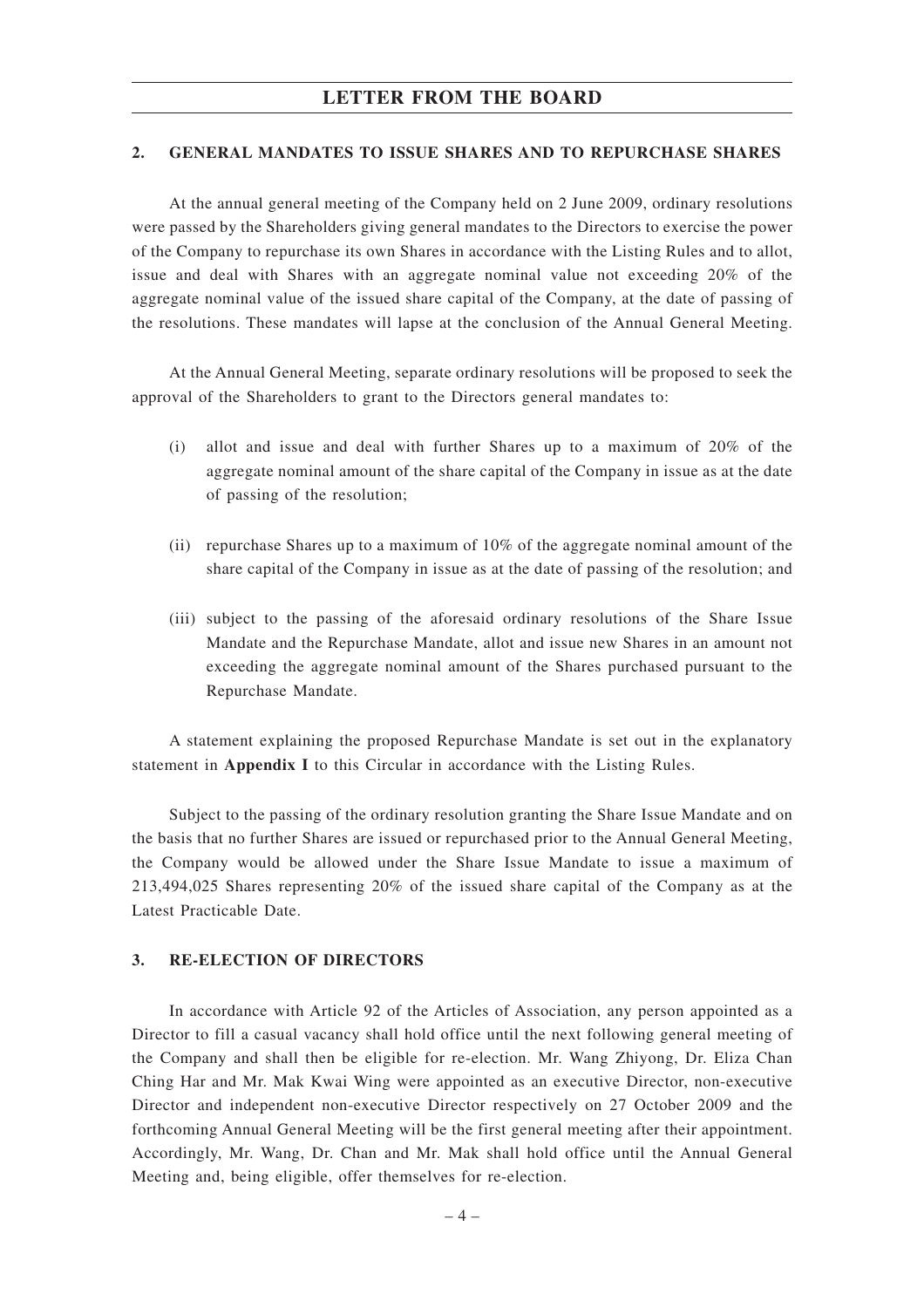In accordance with Article 101 of the Articles of Association, Mr. Wu Xuemin, Mr. Zheng Daoquan, Dr. Wang Jiandong, Mr. Bai Zhisheng and Mr. Kwong Che Keung, Gordon ("Mr. Kwong") will retire from office by rotation. Mr. Kwong will not offer himself for re-election at the Annual General Meeting. The details of the other four Directors who will offer themselves for re-election at the Annual General Meeting are provided in **Appendix II** to this Circular pursuant to the Listing Rules.

Following the retirement of Mr. Kwong, there remains two independent non-executive Directors on the Board, the number of which will fall below the minimum number required under Rule 3.10(1) of the Rules Governing the Listing of Securities on The Stock Exchange of Hong Kong Limited (the "Listing Rules"). Furthermore, the number of Audit Committee members of the Company will also fall below the minimum number required under Listing Rule 3.21. The Company is identifying suitable candidate to fill the vacancy of independent non-executive Director and the Audit Committee with a view to fulfilling the requirements of Listing Rules as soon as practicable within 3 months from 26 May, 2010 pursuant to Listing Rules 3.11 and 3.23 respectively.

Further announcement will be made by the Company in relation to the appointment of independent non-executive Director and member of the Audit Committee as and when appropriate.

### **4. ANNUAL GENERAL MEETING**

Set out on pages 16 to 19 of this Circular is the Notice of Annual General Meeting at which ordinary resolutions will be proposed to approve, inter alia, the General Mandates to issue Shares and to repurchase Shares and the re-election of Directors. A form of proxy for use at the Annual General Meeting is enclosed herewith.

Whether or not you are able to attend the Annual General Meeting, you are requested to complete the enclosed form of proxy in accordance with the instructions printed thereon and return the same to the Company's share registrar, Tricor Tengis Limited at 26/F., Tesbury Centre, 28 Queen's Road East, Wanchai, Hong Kong as soon as possible and in any event not less than 48 hours before the time appointed for holding of the Annual General Meeting or any adjournment thereof. Completion and return of the form of proxy will not preclude you from attending and voting in person at the Annual General Meeting (or any adjournment thereof) should you so wish.

### **5. VOTING BY POLL**

Pursuant to Rule 13.39(4) of the Listing Rules, any vote of Shareholders at a general meeting must be taken by poll. Therefore, all resolutions set out in the Notice of the Annual General Meeting will be taken by way of poll.

An announcement on the poll results will be published after the Annual General Meeting in the manner prescribed under Rule 13.39(5) of the Listing Rules.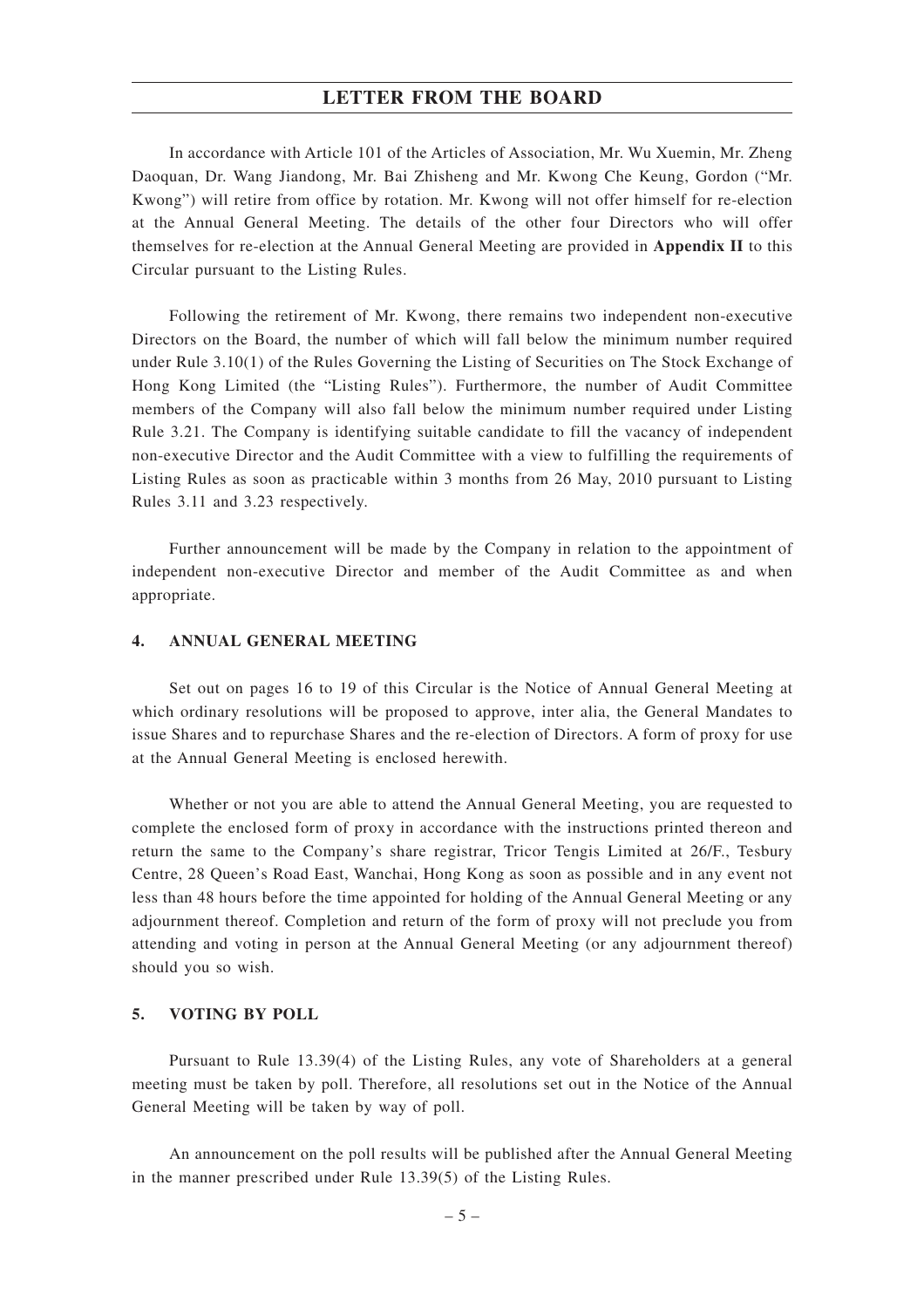## **6. RECOMMENDATION**

The Directors consider that the general mandates to issue Shares and to repurchase Shares and the re-election of Directors are in the best interests of the Company and its Shareholders as a whole. Accordingly, the Directors recommend you to vote in favour of the relevant resolutions to be proposed at the Annual General Meeting.

> Yours faithfully, On behalf of the Board **Yu Rumin** *Acting Chairman*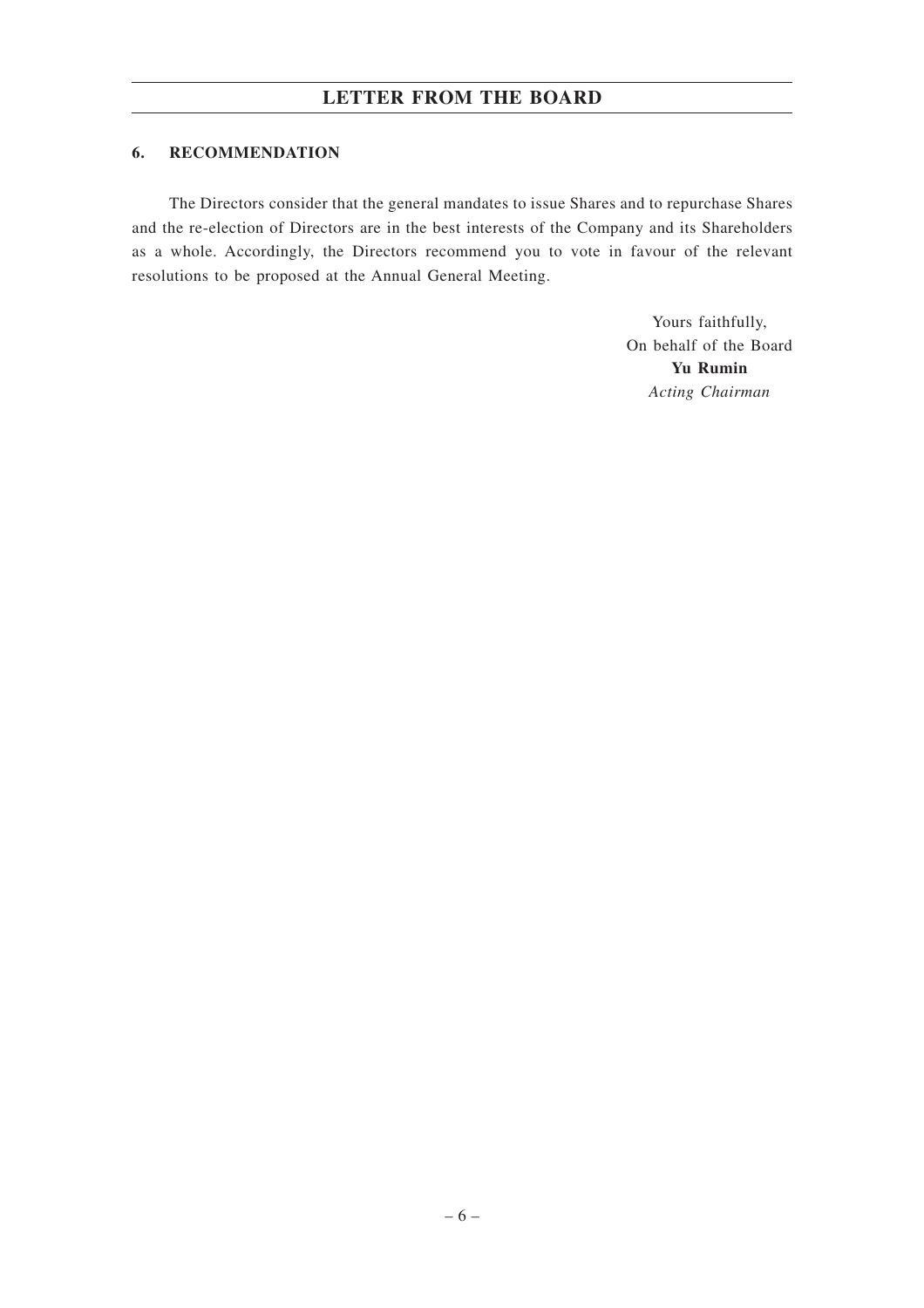This appendix serves as an explanatory statement, as required by the Listing Rules, to provide requisite information to you for your consideration of the Repurchase Mandate.

This explanatory statement also constitutes the memorandum required under section 49BA of the Companies Ordinance.

### **1. SHARE CAPITAL**

As at the Latest Practicable Date, the issued share capital of the Company was 1,067,470,125 Shares.

Subject to the passing of the resolution in relation to the Repurchase Mandate and on the basis that no further Shares are issued or repurchased prior to the Annual General Meeting, the Company would be allowed under the Repurchase Mandate to repurchase a maximum of 106,747,012 Shares, representing 10% of the issued share capital of the Company as at the date of passing the resolution.

## **2. REASONS FOR REPURCHASES**

The Directors believe that it is in the best interests of the Company and its Shareholders for the Directors to have the power to repurchase Shares pursuant to the Repurchase Mandate. Such repurchases may, depending on market conditions and funding arrangements at the time, lead to an enhancement of the net assets and/or earnings per Share of the Company and will only be made when the Directors believe that such a repurchase will benefit the Company and its Shareholders.

### **3. FUNDING OF REPURCHASES**

In repurchasing Shares, the Company may only apply funds legally available for such purpose in accordance with the memorandum and articles of association of the Company and applicable laws of Hong Kong, including but not limited to the Companies Ordinance. The Companies Ordinance provides that the amount of capital repaid in connection with a share repurchase may only be paid from the distributable profits of the Company and/or the proceeds of a new issue of Shares made for the purpose of the repurchase to such extent allowable under the Companies Ordinance.

In the event that the Repurchase Mandate was to be carried out in full at any time during the proposed repurchase period, the working capital or gearing position of the company might be materially different as compared with the position disclosed in the audited consolidated financial statements as at 31 December 2009 contained in the Annual Report. However, the Directors do not propose to exercise the Repurchase Mandate to such extent as would, in the circumstances, have a material adverse effect on the working capital requirements or the gearing levels of the Company which in the opinion of the Directors are from time to time appropriate for the Company.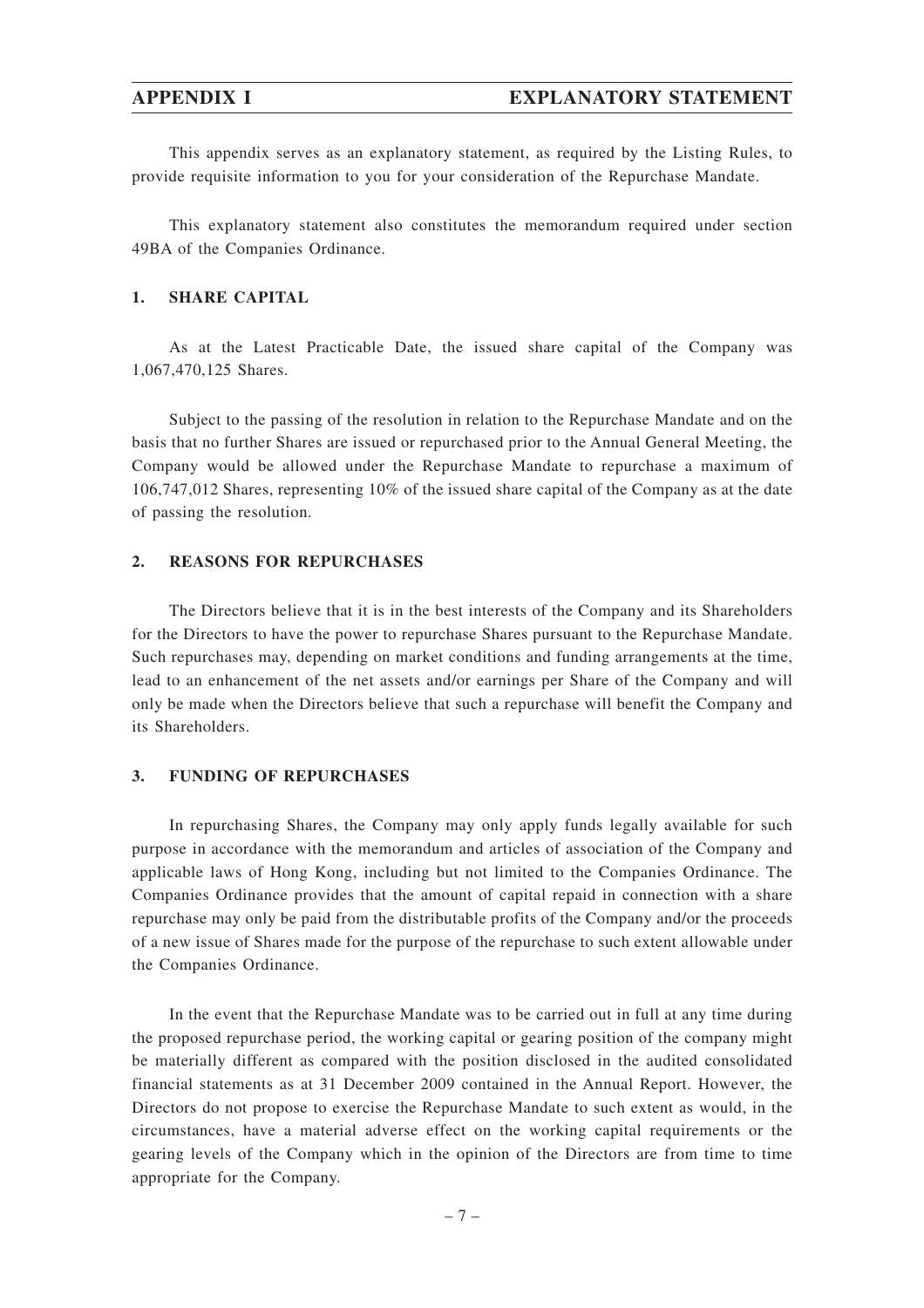### **4. SHARE PRICES**

The highest and lowest prices at which the Shares have been traded on the Stock Exchange in each of the previous twelve months before the Latest Practicable Date are as follows:

|                                           | <b>Share Prices</b> |        |
|-------------------------------------------|---------------------|--------|
|                                           | (per share)         |        |
|                                           | <b>Highest</b>      | Lowest |
|                                           | HK\$                | HK\$   |
| 2009                                      |                     |        |
| April                                     | 3.88                | 2.93   |
| May                                       | 4.72                | 3.22   |
| June                                      | 5.76                | 4.34   |
| July                                      | 5.59                | 4.50   |
| August                                    | 5.80                | 4.49   |
| September                                 | 4.98                | 4.06   |
| October                                   | 4.96                | 3.97   |
| November                                  | 5.50                | 4.69   |
| December                                  | 6.12                | 5.25   |
| 2010                                      |                     |        |
| January                                   | 5.95                | 4.71   |
| February                                  | 4.95                | 4.55   |
| March                                     | 5.14                | 4.57   |
| April (up to the Latest Practicable Date) | 5.06                | 4.60   |

### **5. UNDERTAKING**

The Directors have undertaken to the Stock Exchange that, so far as the same may be applicable, they will exercise the power of the Company to make repurchases pursuant to the Repurchase Mandate in accordance with the Listing Rules and the Laws of Hong Kong.

None of the Directors nor, to the best of their knowledge having made all reasonable enquiries, their respective associates (as defined in the Listing Rules), have any present intention to sell any Shares to the Company under the Repurchase Mandate if such Repurchase Mandate is approved by the Shareholders.

No connected persons (as defined in the Listing Rules) have notified the Company that they have a present intention to sell any Shares to the Company, or have undertaken not to do so, in the event that the Repurchase Mandate is approved by the Shareholders.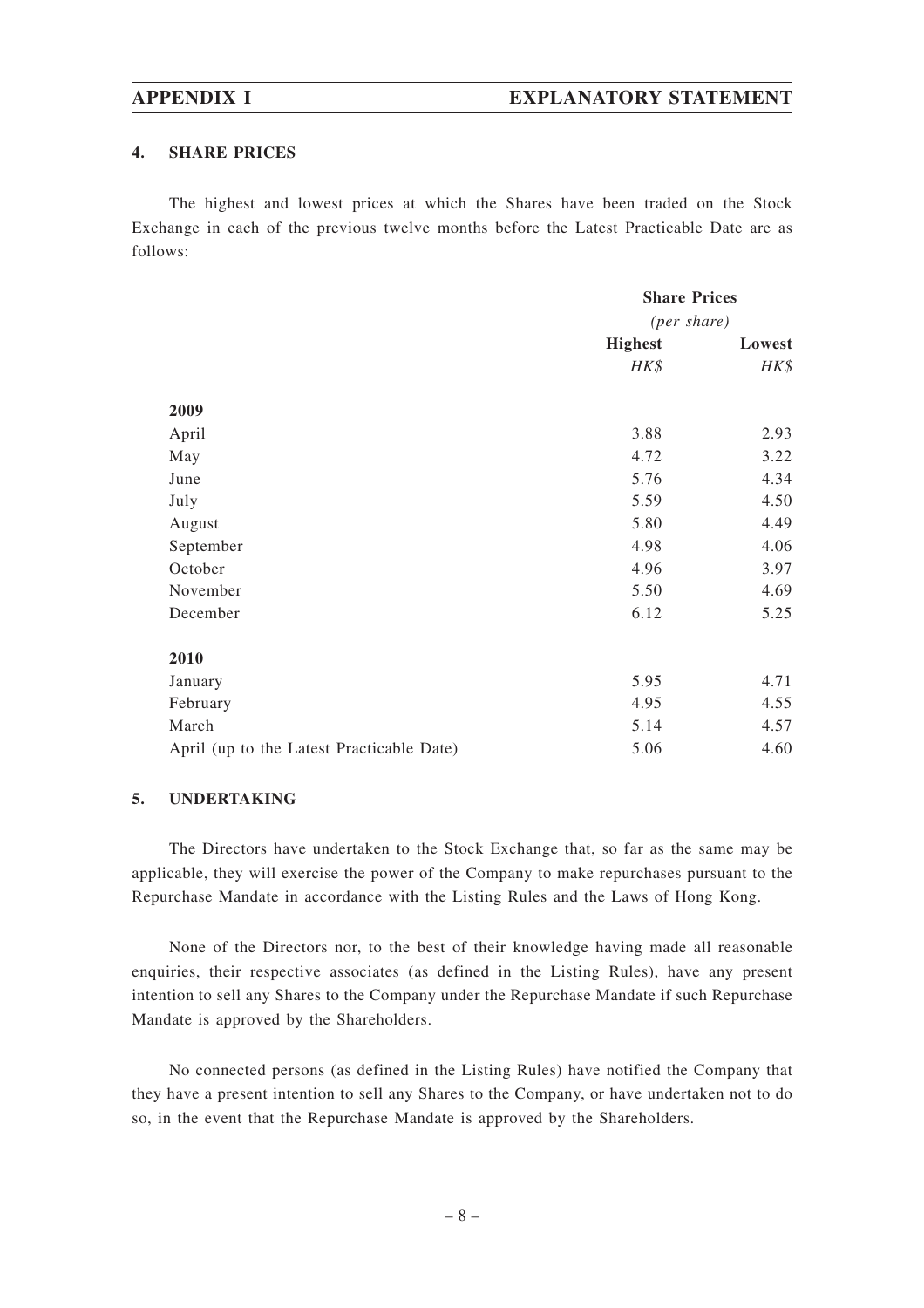### **6. TAKEOVERS CODE**

If on the exercise of the power to repurchase Shares pursuant to the Repurchase Mandate, a shareholder's proportionate interest in the voting rights of the Company increases, such increase will be treated as an acquisition for the purposes of Rule 32 of the Takeovers Code.

As a result, a shareholder or group of shareholders acting in concert, could obtain or consolidate control of the Company or become obliged to make a mandatory offer in accordance with Rules 26 and 32 of the Takeovers Code.

As at the Latest Practicable Date, Tianjin Investment Holdings Limited ("Tianjin Investment") and Tsinlien Venture Capital Company Limited ("Tsinlien Venture"), both being wholly-owned subsidiaries of Tsinlien Group Company Limited ("Tsinlien"), held 568,017,143 and 2,022,000 Shares respectively, altogether representing approximately 53.40% of the issued share capital of the Company. By virtue of the SFO, Tsinlien is taken to have interest in the Shares held by Tianjin Investment and Tsinlien Venture.

In the event that the Directors exercise in full the power to repurchase Shares under the Repurchase Mandate, the shareholding of Tsinlien would be increased to 59.33% of the issued share capital of the Company and such increase would not give rise to an obligation to make a mandatory offer under Rules 26 and 32 of the Takeovers Code. The Directors have no present intention to exercise the Repurchase Mandate to such an extent as to result in takeover obligations. In the event that the Repurchase Mandate is exercised in full, the number of Shares held by the public would not fall below 25%.

### **7. SHARE PURCHASE MADE BY THE COMPANY**

The Company has not purchased any of its Shares (whether on the Stock Exchange or otherwise) in the six months preceding the date of this Circular.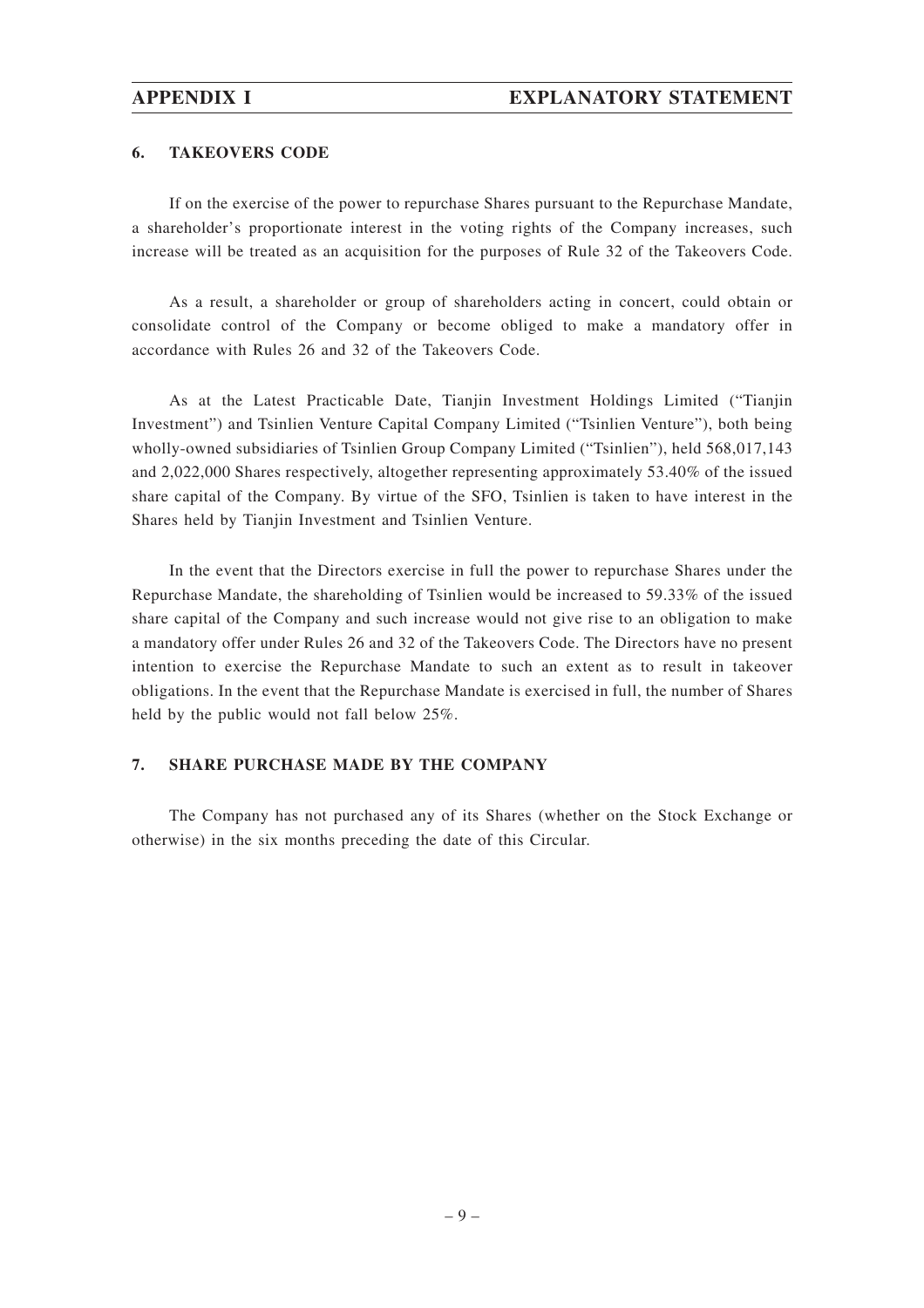The details of Directors who are proposed to be re-elected at the Annual General Meeting are set out as follows:

### **Executive Directors**

**Mr. WU Xuemin**, aged 56, was appointed as an Executive Director and General Manager of the Company on 31 January 2008 and 3 August 2009, respectively. Mr. Wu is also a member of the Remuneration Committee of the Company. He is the Vice Chairman and General Manager of Tsinlien Group Company Limited ("Tsinlien"), the controlling shareholder of the Company. Mr. Wu is a senior economist and possesses a university degree. From July 1987 to November 1996, he acted as the Deputy Manager and Manager of Hainan office and import and export office of Li Da Group. In November 1996, he acted as the Deputy General Manager of Li Da Group. During the period, he also acted as the chairman of Hai He Trading Company and Jin Rong International Company of Li Da Group in Hong Kong. In 1999, he completed the postgraduate course of international trade at the Tianjin Institute of Finance and Economics. In September 2002, he acted as the General Manager of Tianjin Li He Group. Mr. Wu worked in foreign trade corporations for many years and is experienced in foreign economy and import and export business.

Mr. Wu has no relationship with any other Directors, senior management or substantial or controlling shareholders of the Company, except that he is a Vice Chairman and General Manager of Tsinlien, the controlling shareholder of the Company. Save as disclosed above, Mr. Wu has not held any directorship in other listed companies in the last three years. Mr. Wu has personal interests in share options granted by the Company to subscribe for 1,800,000 Shares of the Company within the meaning of Part XV of the SFO.

There is no service contract between the Company and Mr. Wu. He has no fixed term of service with the Company insofar as a director of the Company but he is subject to retirement by rotation and re-election at the annual general meetings of the Company in accordance with the Company's Articles of Association. Mr. Wu was entitled to receive a director's emolument in the amount of HK\$4,789,000 (including value of share option) for the year ended 31 December 2009. The director's emolument of Mr. Wu was determined by the Board and the Remuneration Committee of the Company with reference to the prevailing market condition, and his performance, qualification and experience.

Save as disclosed above, the Board is not aware of any matters in relation to Mr. Wu that is required to be disclosed pursuant to Rule 13.51(2) of Listing Rules or any other matters that need to be brought to the attention of the Shareholders in relation to his re-election.

**Mr. ZHENG Daoquan**, aged 59, was appointed as an Executive Director of the Company in December 2006. Mr. Zheng was appointed as a non-executive director of Dynasty Fine Wines Group Limited ("Dynasty") (Stock Code 828) (the listed associate of the Company and the shares of which are listed on The Stock Exchange of Hong Kong Limited ("Stock Exchange")) on 10 February 2009. Mr. Zheng is a senior economist and possesses tertiary academic qualification. From 1982 to 1998, he was the official, deputy head and head of administration section of Tianjin Engineering and Industrial Bureau. Besides, he was also the General Manager of Tianjin Tai Guang Industrial and Trade Company during the same period.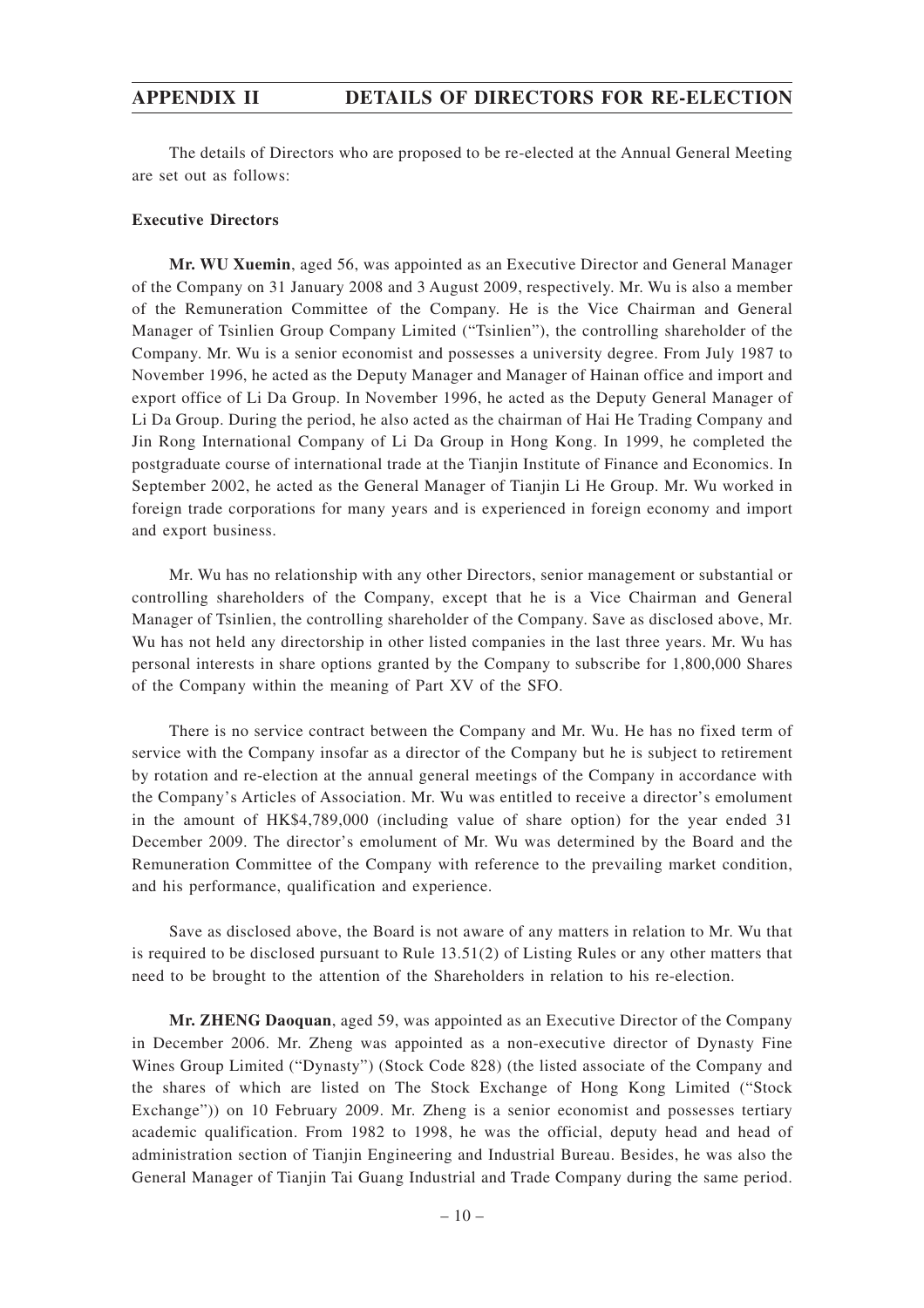He has been the head of Tianjin representative office of Tsinlien since 1998. Mr. Zheng is a Director and Deputy General Manager of Tsinlien and the head of Tianjin's representative office of Tsinlien. Mr. Zheng has solid experience in management for over 21 years.

Mr. Zheng has no relationship with any other Directors, senior management or substantial or controlling shareholders of the Company, except that he is a Director and Deputy General Manager of Tsinlien, the controlling shareholder of the Company. Save as disclosed above, Mr. Zheng has not held any directorship in other listed companies in the last three years. Mr. Zheng has personal interests in share options granted by the Company to subscribe for 2,300,000 Shares of the Company within the meaning of Part XV of the SFO.

There is no service contract between the Company and Mr. Zheng. He has no fixed term of service with the Company insofar as a director of the Company but he is subject to retirement by rotation and re-election at the annual general meetings of the Company in accordance with the Company's Articles of Association. Mr. Zheng was entitled to receive a director's emolument in the amount of HK\$2,881,000 (including value of share option) for the year ended 31 December 2009. The director's emolument of Mr. Zheng was determined by the Board and the Remuneration Committee of the Company with reference to the prevailing market condition, and his performance, qualification and experience.

Save as disclosed above, the Board is not aware of any matters in relation to Mr. Zheng that is required to be disclosed pursuant to Rule 13.51(2) of Listing Rules or any other matters that need to be brought to the attention of the Shareholders in relation to his re-election.

**Dr. WANG Jiandong**, aged 47, was appointed as an Executive Director and Deputy General Manager of the Company in July 2003. In April 2006, Dr. Wang resigned as the Deputy General Manager of the Company. He is a senior economist. He graduated from the Faculty of Finance and Law of Nankai University in 1989 and obtained a Master degree and a Doctorate degree in economics from Nankai University in 1997 and 2002 respectively. He worked with the Bank of China, Tianjin Branch from 1989 to 1993, and became the General Manager of Shanghai Department of Securities Business of Tianjin International Trust & Investment Company Limited (Bank of China) from 1993 to 1996. Dr. Wang joined Tsinlien in 1996 as secretary to the Board and is a Deputy General Manager of Tsinlien.

Dr. Wang has no relationship with any other Directors, senior management or substantial or controlling shareholders of the Company except that he is a Deputy General Manager of Tsinlien, the controlling shareholder of the Company. Dr. Wang has not held any directorship in other listed companies in the last three years. Dr. Wang has personal interests in share options granted by the Company to subscribe for 1,500,000 Shares of the Company within the meaning of Part XV of the SFO.

There is no service contract between the Company and Dr. Wang. Dr. Wang has no fixed term of service with the Company insofar as a director of the Company but is subject to retirement by rotation and re-election at the annual general meetings of the Company in accordance with the Company's Articles of Association. Dr. Wang has not received any director's emolument for the year ended 31 December 2009.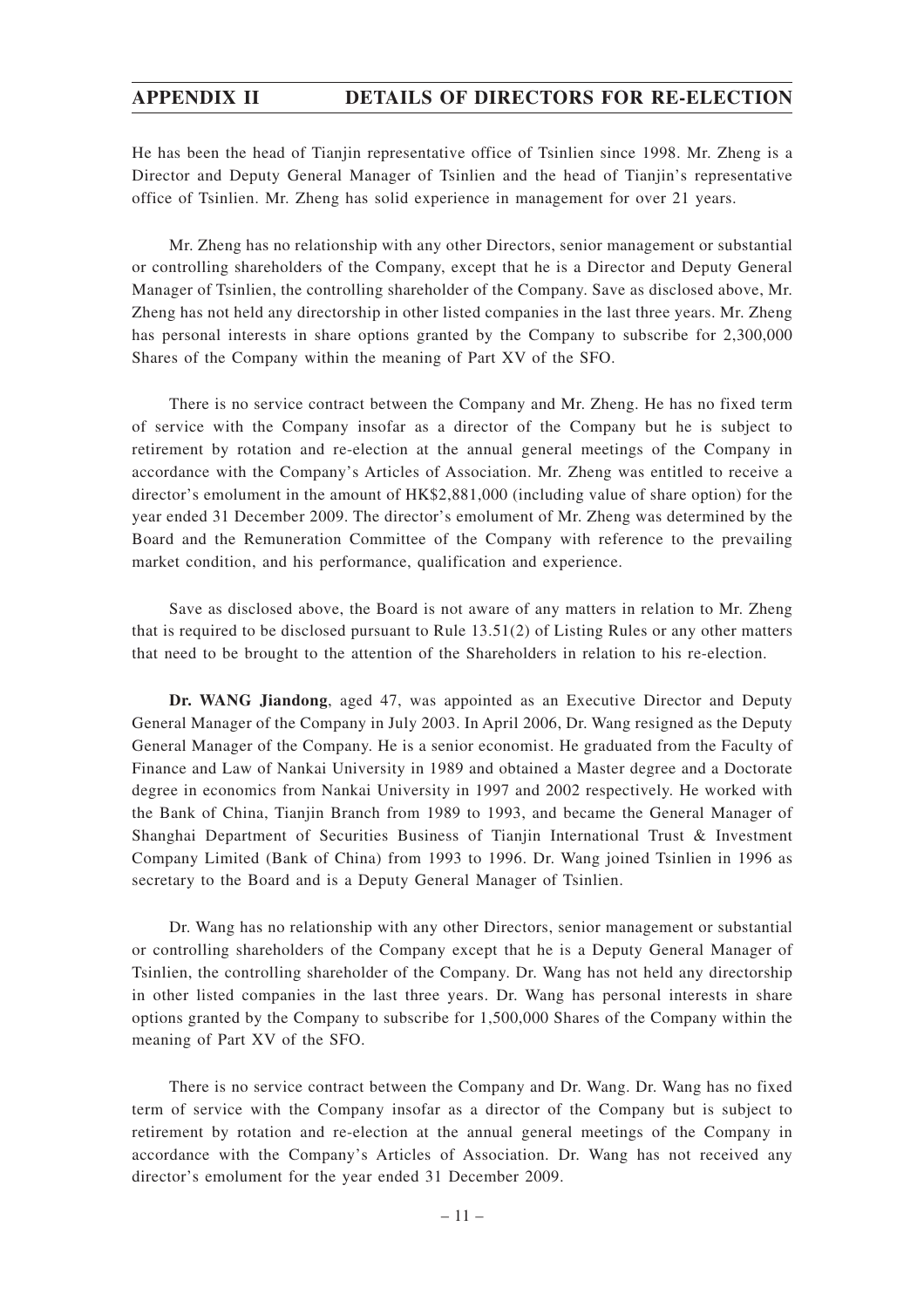Save as disclosed above, the Board is not aware of any matter in relation to Dr. Wang that is required to be disclosed pursuant to Rule 13.51(2) of the Listing Rules or any other matters that need to be brought to the attention of the Shareholders in relation to his re-election.

**Mr. BAI Zhisheng**, aged 54, was appointed as an Executive Director of the Company in January 2006. Mr. Bai graduated in 1984 from the undergraduate programme of Peking University where he studied in international politics. He completed a postgraduate course specializing in law at the School of Central Committee of the Communist Party the PRC in 1998. He is the Chairman and Executive Director of Dynasty. Mr. Bai has solid experience in corporate management for over 11 years.

Mr. Bai has no relationship with any other Directors, senior management or substantial or controlling shareholders of the Company. Save as disclosed above, Mr. Bai has not held any directorship in other listed companies in the last three years. Mr. Bai has personal interests in share options granted by the Company to subscribe for 800,000 Shares of the Company within the meaning of Part XV of the SFO.

There is no service contract between the Company and Mr. Bai. Mr. Bai has no fixed term of service with the Company insofar as a director of the Company but is subject to retirement by rotation and re-election at the annual general meetings of the Company in accordance with the Company's Articles of Association. Mr. Bai has not received any director's emolument for the year ended 31 December 2009.

Save as disclosed above, the Board is not aware of any matter in relation to Mr. Bai that is required to be disclosed pursuant to Rule 13.51(2) of the Listing Rules or any other matters that need to be brought to the attention of the Shareholders in relation to his re-election.

**Mr. WANG Zhiyong**, aged 37, was appointed as an Executive Director of the Company on 27 October 2009. He is currently the General Manger of Tsinlien Group Tianjin Asset Management Company Limited ("Tsinlien Group Tianjin Asset") (津聯集團天津資產管理有限公司). He was formerly the deputy general manager and the manager of the Finance Department of Tsinlien Group Tianjin Asset. Prior to joining Tsinlien Group Tianjin Asset in 1998, he was the Head of Operations of the International Department of Bei Fang International Trust and Investment Company Limited (北方國際信托投資有限公司). Mr. Wang graduated from Nankai University in 1994 with a Bachelor's Degree of International Finance. Mr. Wang passed the examination for On-the-job Postgraduate Master's Programme for Currency and Banking of Nankai University in 2000. Mr. Wang also obtained a Master's Degree in Global Economy from Nankai University in 2009. In 2006, Mr. Wang was awarded the title of Outstanding Section Cadre Leader of Work Committee of Developing Area and Bonded Area. Tsinlien Group Tianjin Asset was also awarded the title of Civilized Unit at Municipal Level as well as Outstanding Section Leaders of Developing Area and Bonded Area.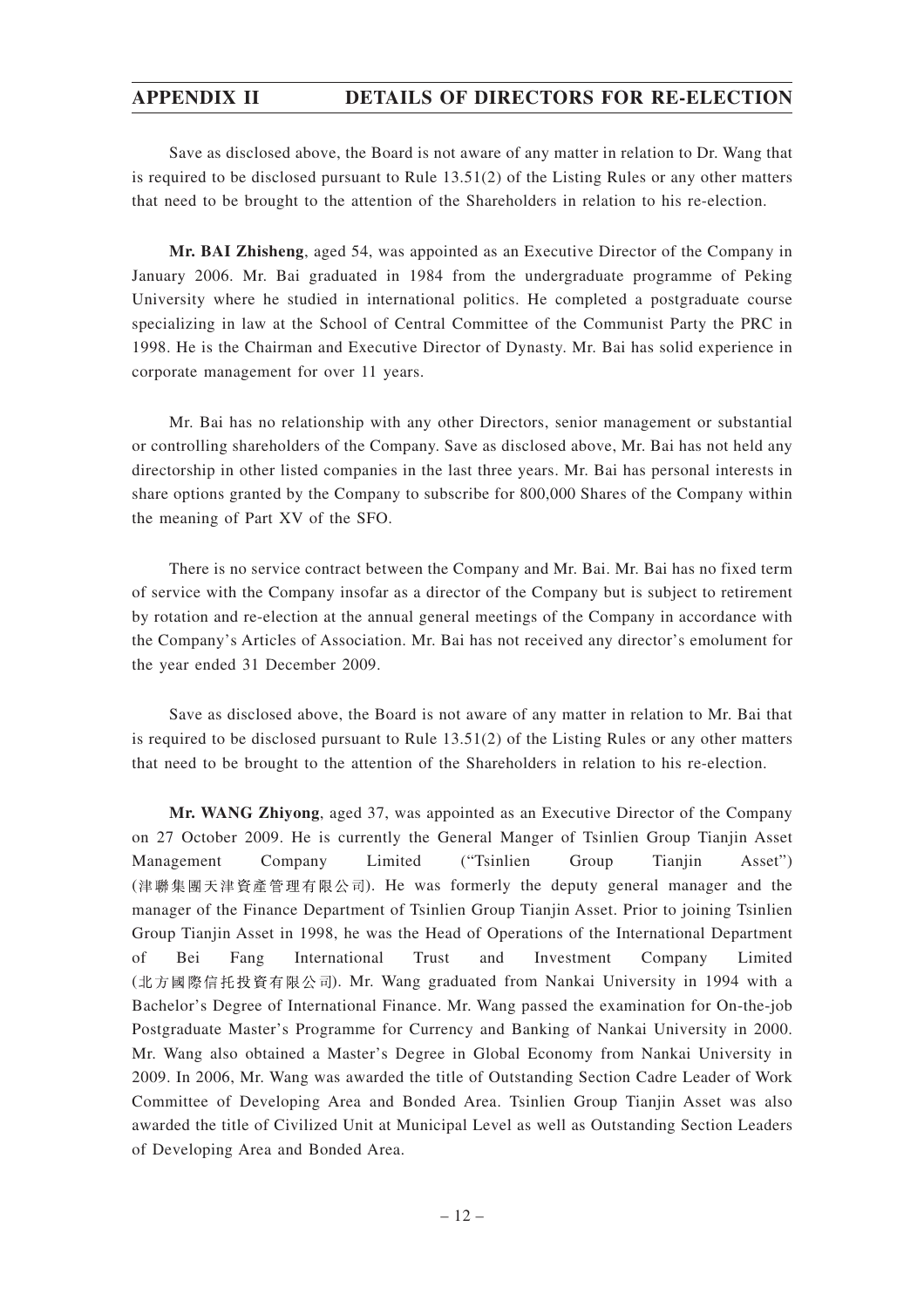Mr. Wang has no relationship with any other Directors, senior management or substantial or controlling shareholders of the Company, except that he is the General Manager of Tsinlien Group Tianjin Asset, a wholly owned subsidiary of Tsinlien (the controlling shareholder of the Company) as well as the assistant to the General Manager of Tsinlien Group. Mr. Wang has not held any directorship in other listed companies in the last three years. Mr. Wang has personal interests in share options granted by the Company to subscribe for 900,000 Shares of the Company within the meaning of Part XV of the SFO.

There is no service contract between the Company and Mr. Wang. He has no fixed term of service with the Company in his capacity as a Director of the Company but he is subject to retirement by rotation and re-election at the general meetings of the Company in accordance with the Articles of Association of the Company. Mr. Wang has not received any director's emolument for the year ended 31 December 2009. The director's emolument of Mr. Wang was determined by the Board and the Remuneration Committee of the Company with reference to the prevailing market condition, and his performance, qualification and experience.

Save as disclosed above, the Board is not aware of any matters in relation to Mr. Wang that is required to be disclosed pursuant to Rule 13.51(2) of Listing Rules or any other matters that need to be brought to the attention of the Shareholders in relation to his re-election.

### **Non-Executive Director**

**Dr. Eliza CHAN Ching Har**, BBS, JP, LL.D.(Hon), aged 53, was appointed as Non-executive Director of the Company on 27 October 2009. Dr. Chan is a solicitor admitted in Hong Kong, England and Wales, Canada and (British Columbia). Dr. Chan holds a Diploma in PRC Law and is an Attesting Officer appointed by the Ministry of Justice of the PRC. She is the Senior Consultant of Boughton Peterson Yang Anderson, Solicitors. Dr. Chan is a Member of the National Committee of the Chinese People's Political Consultative Conference (CPPCC), and a Standing Member of the CPPCC Tianjin Committee. Dr. Chan is the Vice chairman of the Hong Kong CPPCC (Provincial) Members Association, the Foreign Economic Affairs Legal Counsel to the Tianjin Municipal Government, an arbitrator of The China International Economic and Trade Commission (CIETAC) and the legal advisor to the Hong Kong Chinese Enterprise Association. Dr. Chan has held a number of Hong Kong Government appointments, notably as a member of the Board of Hospital Authority, member of the Board of Education, member of Hong Kong Examinations and Assessment Authority, member of Hong Kong Public Service Commission, and on adjudicator of the Hong Kong Immigration Tribunal. She is currently Chairman of Kowloon Hospital, Chairman of Hong Kong Eye Hospital, Chairman of Pension Appeals Board, Member of the Hong Kong Medical Council, Member of Administration Appeals Board and Disciplinary Panel Member of the Hong Kong Institute of Certified Public Accountants. She also serves as a Council Member of The Hong Kong University of Science and Technology and a Board member of the Hong Kong Science and Technology Park Corporation. She is also a non-executive director of China Aerospace International Holdings Ltd. (a company the shares of which are currently listed on the Main Board of the Stock Exchange, Stock Code 31). Dr. Chan is the Chairman of The University of Victoria Foundation (Hong Kong) Limited and was the vice Chairman of the Tsinghua Legal Education Foundation. She was formerly the Chairman and President of The Canadian Chamber of Commerce in Hong Kong and remains a member of the Board of Governors.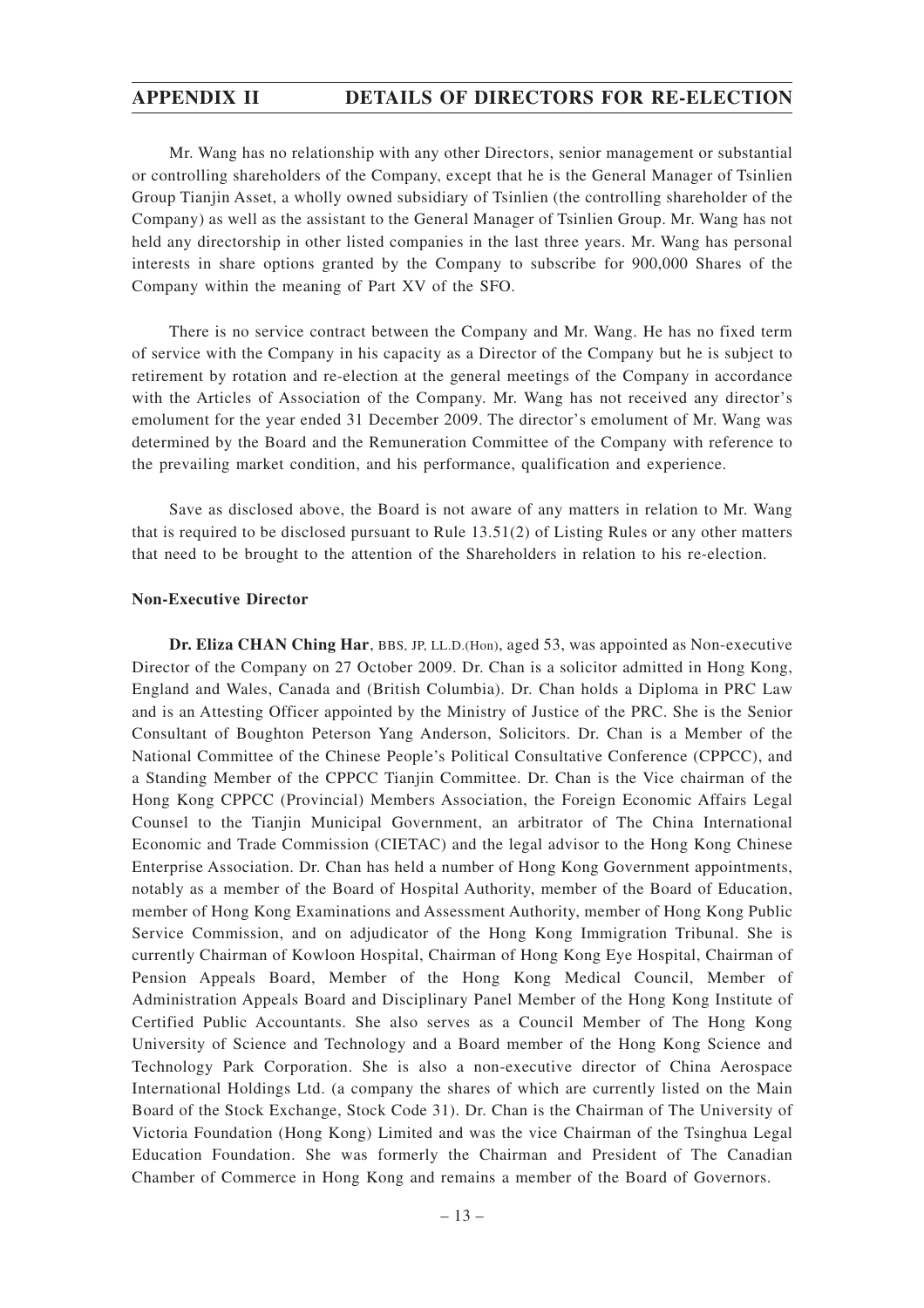Dr. Chan has no relationship with any other Directors, senior management or substantial or controlling shareholders of the Company. Save as disclosed above, Dr. Chan has not held any directorships in other listed companies in the last three years. Dr. Chan has personal interests in share options granted by the Company to subscribe for 300,000 Shares of the Company within the meaning of Part XV of the SFO.

Dr. Chan has entered into a letter of appointment with the Company for a term of three years with effect from 27 October 2009 unless terminated by one month's notice in writing served by either party prior to the expiry of the term. Under the letter of appointment, Dr. Chan is entitled to receive a director's fee of HK\$318,000 per annum and is subject to retirement by rotation and re-election at the general meetings of the Company in accordance with the Articles of Association of the Company. The director's fee of Dr. Chan was determined by the Board with reference to the prevailing market conditions. Dr. Chan was entitled to receive a director's fee in the amount of HK\$666,000 (including value of share option) for the year ended 31 December 2009.

Save as disclosed above, the Board is not aware of any matter in relation to Dr. Chan that is required to be disclosed pursuant to Rule 13.51(2) of the Listing Rules or any other matters that need to be brought to the attention of the Shareholders in relation to her re-election.

### **Independent Non-executive Director**

**Mr. MAK Kwai Wing**, BSoc.Sc., ATIHK, ASA, aged 59, was appointed as an Independent Non-executive Director of the Company on 27 October 2009. Mr. Mak is also a member of the Audit Committee of the Company. Mr. Mak graduated from The University of Hong Kong with a Bachelor degree of Social Science. He is also an associate member of the Australian Society of Certified Practising Accountants and The Taxation Institute of Hong Kong. Mr. Mak has over 31 years of experience in the taxation field. He has extensive experience in Hong Kong corporate and individual tax planning and has assisted a vast number of clients in South East Asia in developing effective tax strategies to minimize their tax exposure in the region. As an expert in Hong Kong, United States and international taxation, Mr. Mak is frequently invited to speak at tax seminars organized by various professional associations and educational institutions. He is a frequent contributing author to various local and international newspapers and professional journals. Mr. Mak was formerly an assessor with the Inland Revenue Department. In July 2006, he joined Mazars Tax Services Limited as an executive director and then became its managing director in January 2008. Before joining Mazars Tax Services Limited, Mr. Mak was a Tax Principal in Ernst & Young and took an early retirement in January 2004 to pursue his governorship of Rotary International District 3450 and also his own consulting business. Currently, Mr. Mak is a treasurer of H5N1 Concern Group; a member of Hong Kong Professional Consultants Association, Taxation Committee of Hong Kong Institute of Certified Public Accountants and School Management Committee of Hotung Secondary School. Previously, Mr. Mak had served as the president of The Taxation Institute of Hong Kong; the vice chairman of Steering Committee of Hong Kong Network of Virtual Enterprises; the governor of Rotary International District 3450; the chairman of Practice Firm Steering Committee of Hong Kong Institute of Vocational Education (Tsing Yi) and District Rotary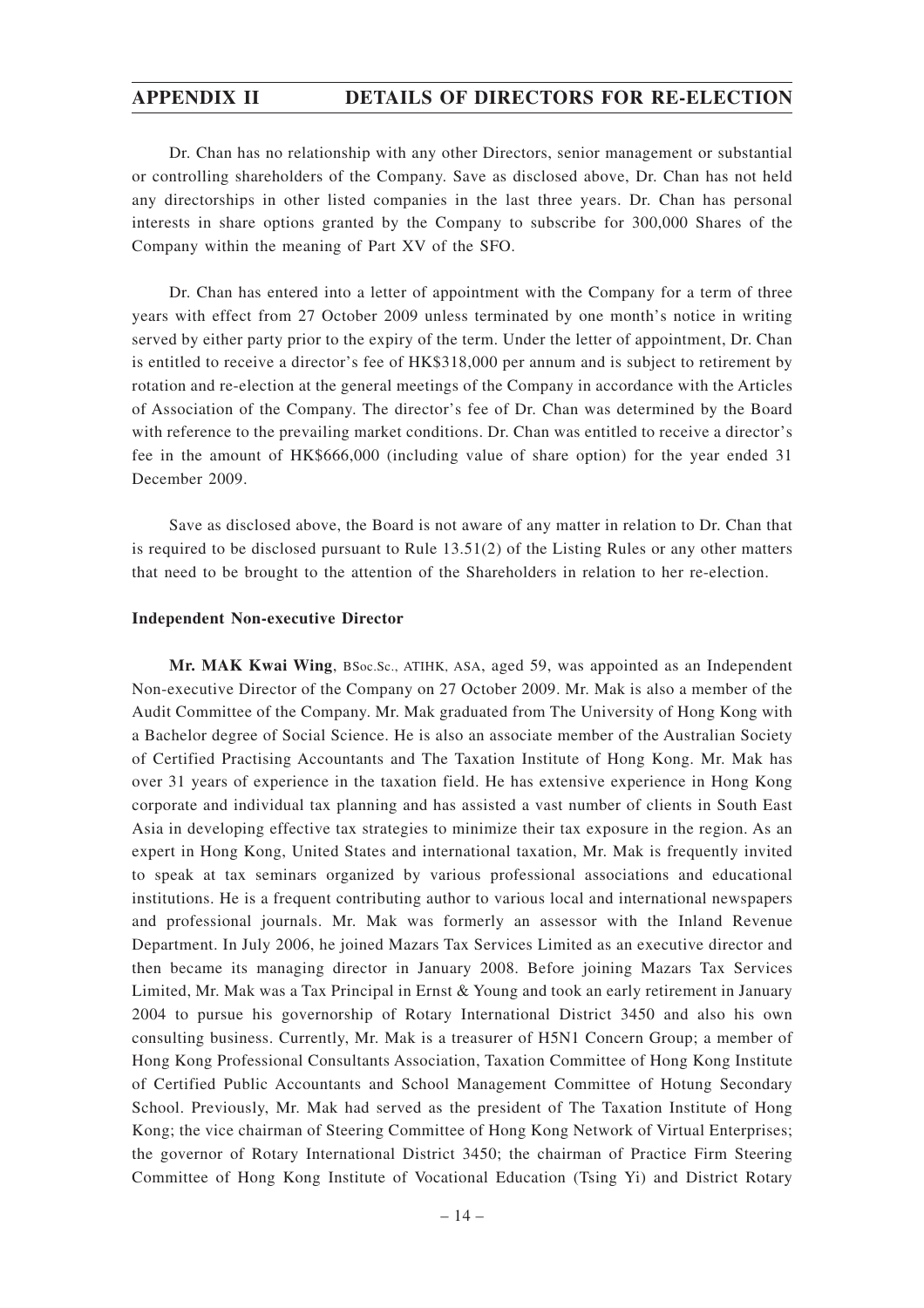Foundation Committee of Rotary International District 3450; a treasurer of The Hong Kong Road Safety Association and Senior Citizen Home Safety Association; a member of the Road Safety Council, Joint Liaison Committee on Taxation, Hospital Authority Public Complaints Committee, Hospital Governing Committee of Hong Kong Eye Hospital and Kowloon Hospital; and a part-time member of Hong Kong Government's Central Policy Unit. From September 2004 to December 2006, Mr. Mak served as an independent non-executive director of Dynamic Holdings Limited (a company the shares of which are currently listed on the Main Board of the Stock Exchange, Stock Code 29). On 5 June 2009, Mr. Mak has also been appointed as an independent non-executive director of Hsin Chong Construction Holdings Limited, a company the shares of which are also currently listed on the Main Board of the Stock Exchange (Stock Code 404).

Mr. Mak has no relationship with any other Directors, senior management or substantial or controlling shareholders of the Company. Save as disclosed above, Mr. Mak has not held any directorship in the other listed companies in the last three years. Mr. Mak has personal interests in share options granted by the Company to subscribe for 300,000 Shares of the Company within the meaning of Part XV of the SFO.

Mr. Mak has entered into a letter of appointment with the Company for a term of three years with effect from 27 October 2009 unless terminated by one month's notice in writing served by either party prior to the expiry of the term. Under the letter of appointment, Mr. Mak is entitled to receive a director's fee of HK\$381,600 per annum and is subject to retirement by rotation and re-election at the general meetings of the Company in accordance with the Articles of Association of the Company. The director's fee of Mr. Mak was determined by the Board with reference to the prevailing market conditions. Mr. Mak was entitled to receive a director's fee in the amount of HK\$678,000 (including value of share option) for the year ended 31 December 2009.

Save as disclosed above, the Board is not aware of any matter in relation to Mr. Mak that is required to be disclosed pursuant to Rule 13.51(2) of the Listing Rules or any other matters that need to be brought to the attention of the Shareholders in relation to his re-election.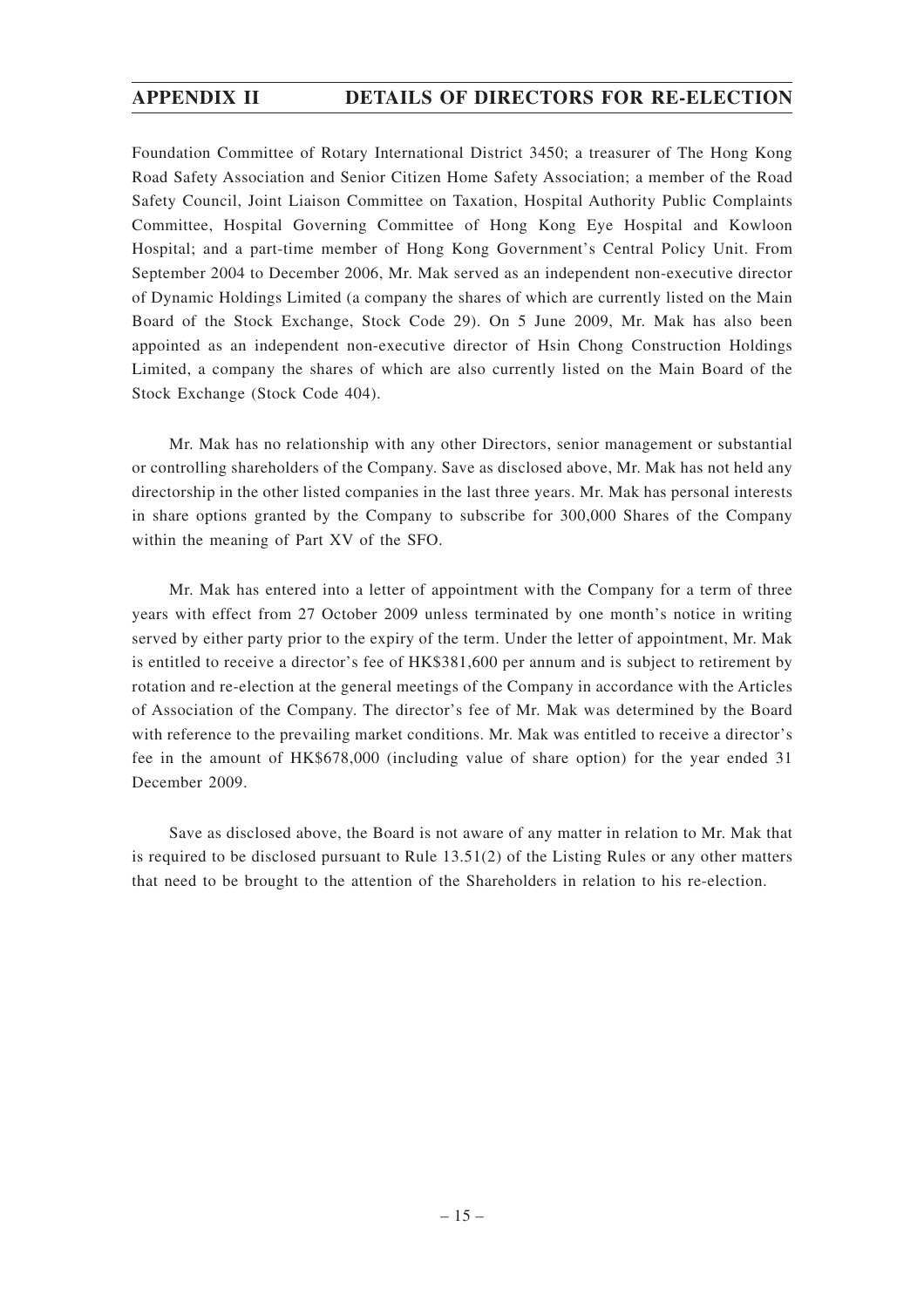

*(Incorporated in Hong Kong with limited liability under the Companies Ordinance)* **(Stock Code: 882)**

# **NOTICE OF ANNUAL GENERAL MEETING**

**NOTICE IS HEREBY GIVEN** that the Annual General Meeting of the Company will be held at 4:00 p.m. on Wednesday, 26 May 2010, at Chater Room, 2nd Floor, Mandarin Oriental Hong Kong, 5 Connaught Road Central, Hong Kong for the following purposes:

- 1. To receive and consider the audited consolidated financial statements, the Reports of the Directors and Independent Auditor for the year ended 31 December 2009;
- 2. To re-elect Directors and to authorise the Board to fix the remuneration of the Directors;
- 3. To re-appoint Messrs. PricewaterhouseCoopers as Independent Auditor and authorise the Board to fix the remuneration of the Independent Auditor; and
- 4. As special business, to consider and, if thought fit, pass the following resolutions as ordinary resolutions:

## **ORDINARY RESOLUTIONS**

## A. "**THAT**:

(a) the exercise by the Directors of the Company during the Relevant Period (as hereinafter defined) of all the powers of the Company to repurchase shares of the Company on The Stock Exchange of Hong Kong Limited (the "Stock Exchange") or on any other stock exchange on which the shares of the Company may be listed and recognised by the Securities and Futures Commission and the Stock Exchange for this purpose, subject to and in accordance with all applicable laws and regulations and the requirements of the Rules Governing the Listing of Securities on the Stock Exchange or of any other stock exchange as amended from time to time, be and is hereby generally and unconditionally approved;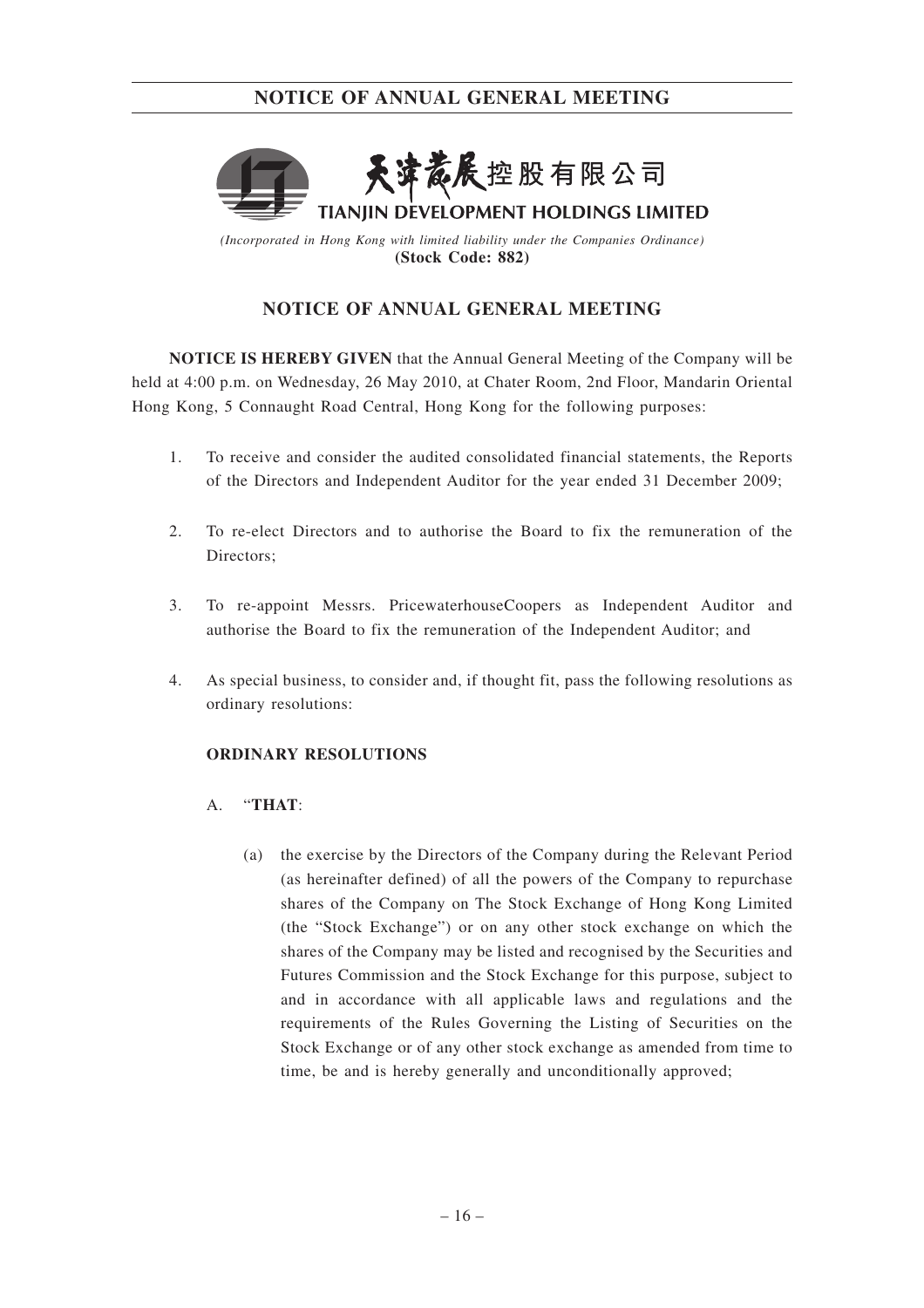- (b) the aggregate nominal amount of the shares to be repurchased pursuant to the approval in paragraph (a) above shall not exceed 10% of the aggregate nominal amount of the share capital of the Company in issue on the date of this Resolution and the said approval shall be limited accordingly; and
- (c) for the purposes of this Resolution:

"Relevant Period" means the period from the passing of this Resolution until whichever is the earlier of:

- (i) the conclusion of the next annual general meeting of the Company;
- (ii) the expiration of the period within which the next annual general meeting of the Company is required by the Companies Ordinance (Chapter 32 of the Laws of Hong Kong) or the Articles of Association of the Company or other applicable laws of Hong Kong to be held; and
- (iii) the date on which the authority set out in this Resolution is revoked or varied by an ordinary resolution of the shareholders in a general meeting of the Company."
- B. "**THAT** the granting of an unconditional general mandate to the Directors of the Company to issue, allot and deal with additional shares in the capital of the Company, and to make or grant offers, agreements and options in respect thereof, subject to the following conditions be and is hereby approved:
	- (a) such mandate shall not extend beyond the Relevant Period (as hereinafter defined) save for that the Directors of the Company may during the Relevant Period make or grant offers, agreements and options which might require the exercise of such powers after the end of the Relevant Period;
	- (b) the aggregate nominal amount of shares allotted or agreed conditionally or unconditionally to be allotted (whether pursuant to an option or otherwise) by the Directors of the Company otherwise than pursuant to (i) a Rights Issue (as hereinafter defined), or (ii) an issue of shares in the Company upon the exercise of the subscription rights attaching to any warrants of the Company, or (iii) an issue of shares pursuant to the exercise of any options which may be granted under any option scheme or similar arrangement for the time being adopted for the grant or issue to the grantee as specified in such scheme or similar arrangement of shares or rights to acquire shares of the Company; or (iv) an issue of shares in the capital of the Company as scrip dividends pursuant to the Articles of Association of the Company from time to time, shall not exceed 20% of the aggregate nominal amount of the share capital of the Company in issue on the date of this Resolution; and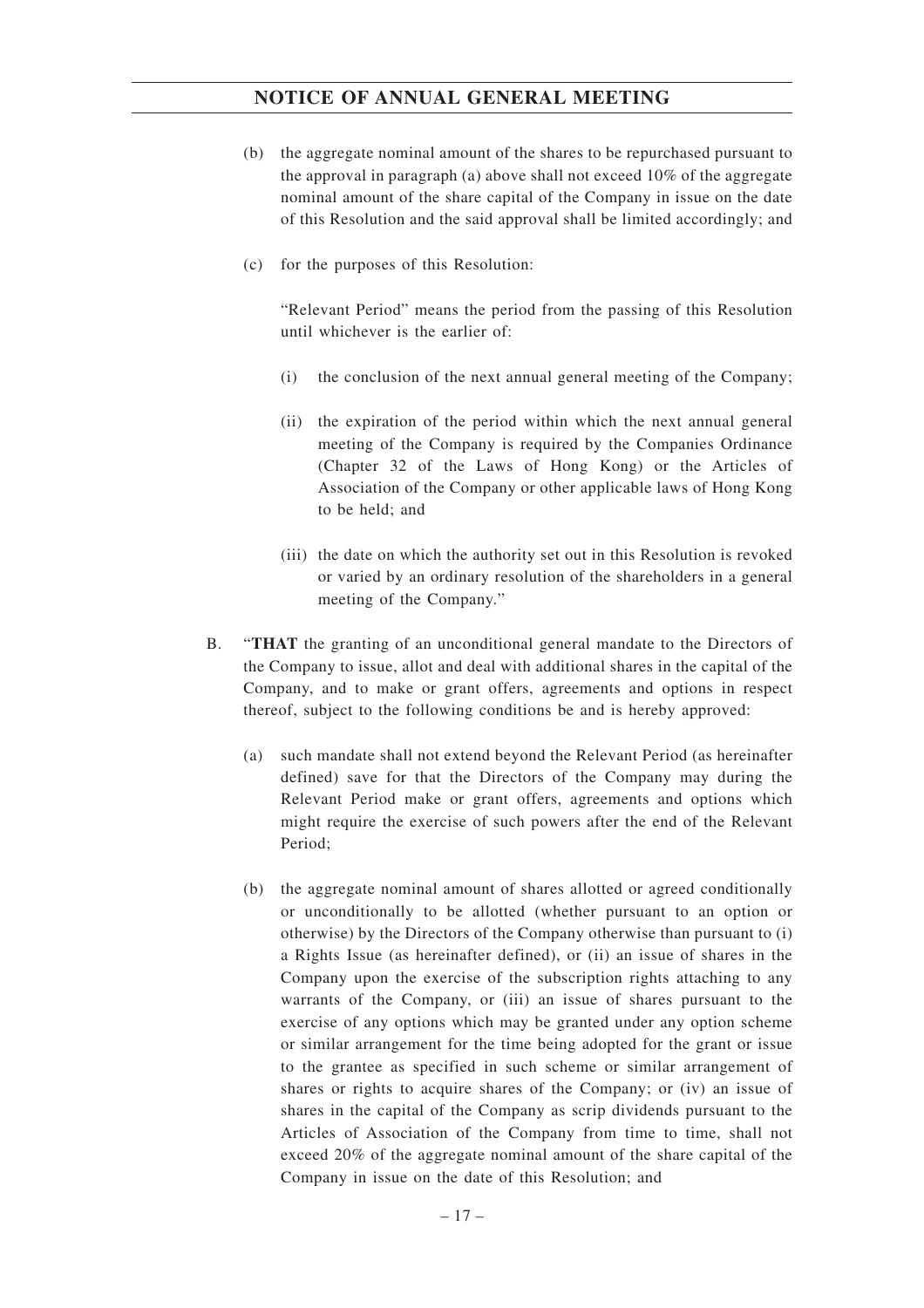(c) for the purposes of this Resolution:

"Relevant Period" means the period from the passing of this Resolution until whichever is the earlier of:

- (i) the conclusion of the next annual general meeting of the Company;
- (ii) the expiration of the period within which the next annual general meeting of the Company is required by the Companies Ordinance (Chapter 32 of the Laws of Hong Kong) or the Articles of Association of the Company or other applicable laws of Hong Kong to be held; and
- (iii) the date on which the authority set out in this Resolution is revoked or varied by an ordinary resolution of the shareholders in a general meeting of the Company.

"Rights Issue" means an offer of shares in the capital of the Company open for a period fixed by the Directors of the Company made to holders of shares on the register of the Company on a fixed record date in proportion to their then holdings of such shares (subject to such exclusions or other arrangements as the Directors of the Company may deem necessary or expedient in relation to fractional entitlements or having regard to any restrictions or obligations under the laws of, or the requirements of, any recognised regulatory body or any stock exchange in, or in any territory outside Hong Kong)."

C. "**THAT** conditional upon passing Resolution No. 4A set out in the Notice convening this meeting, the general mandate to the Directors of the Company to exercise the powers of the Company to allot shares pursuant to Resolution No. 4B set out in the Notice convening this meeting be and is hereby extended by the addition to the aggregate nominal amount of the share capital which may be allotted or agreed conditionally or unconditionally to be allotted by the Directors of the Company pursuant to such general mandate, of an amount representing the aggregate nominal amount of the share capital of the Company repurchased by the Company under the authority granted pursuant to Resolution No. 4A set out in the notice convening this meeting, provided that such amount shall not exceed 10% of the aggregate nominal amount of the share capital of the Company in issue on the date of this Resolution."

> By Order of the Board **Tianjin Development Holdings Limited Yu Rumin** *Acting Chairman*